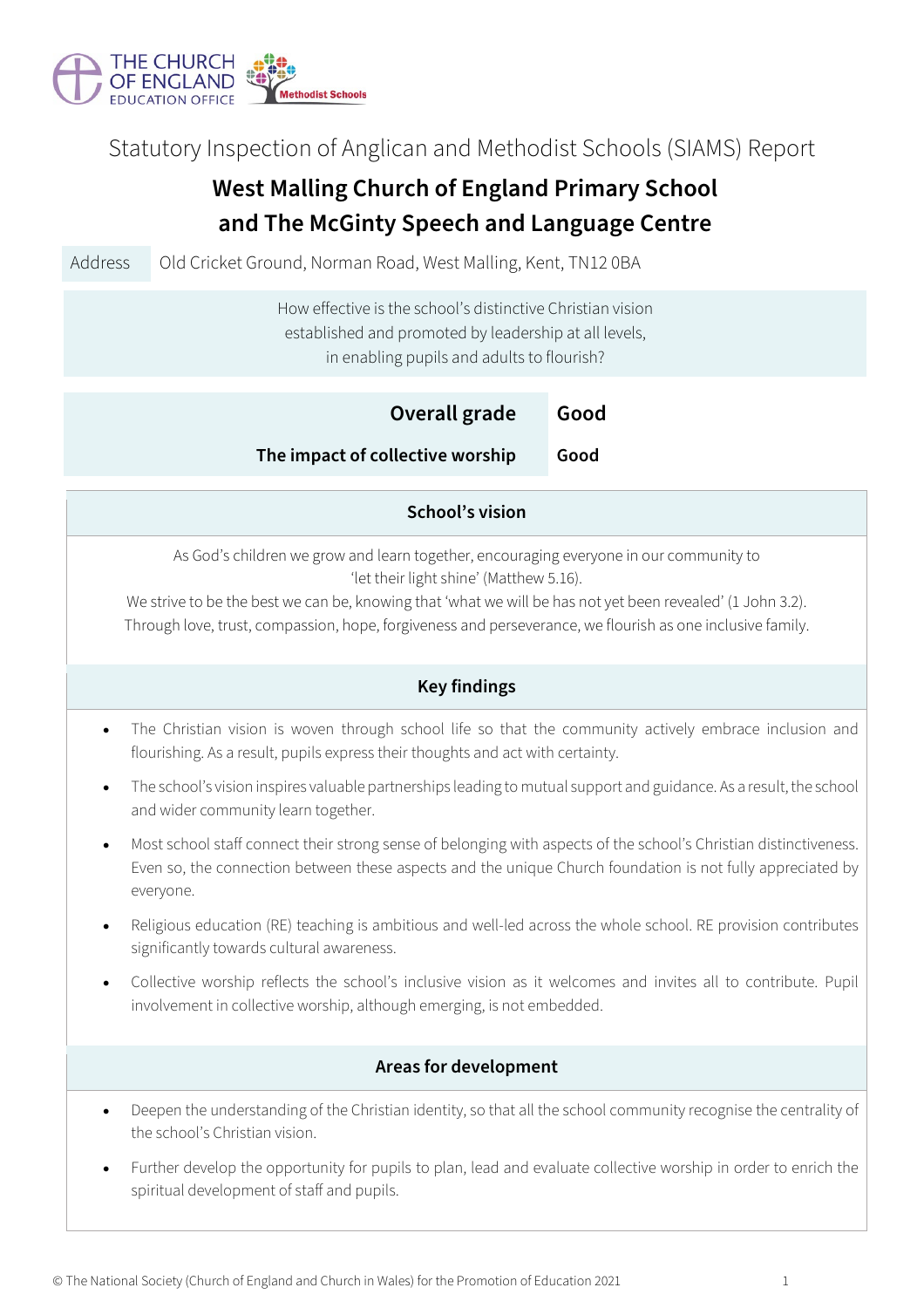How effective is the school's distinctive Christian vision, established and promoted by leadership at all levels, in enabling pupils and adults to flourish?

## **Inspection findings**

The West Malling school community are unified in their desire to see every person flourish. The biblically underpinned vision drives relationships at all levels as pupils and staff choose to encourage one another to 'let their light shine'. Staff have a tangible sense of what it means to belong to a Church school community. Most understand how the vision connects with the daily life of the school, its worship, and the relationship with the local church. However, maintaining the school's Christian character is not understood by everyone to the same degree.

A mutually beneficial network of partnerships has been fostered over time, with local schools through the Diocese and the multi-academy trust. West Malling seek and share support and wisdom from other schools. This means the community grow with those around them. The professional development provided by the Diocese is applied effectively in the school. The headteacher is currently undertaking a professional qualification in Church school leadership. The local vicar is a frequent figure in school life. His support and knowledge are drawn upon to lead collective worship, support subject knowledge in RE and in times of need.

Governors are fully committed to the school's Christian foundation, viewing their role as that of stewards with their actions found in love. Through governor meetings they carefully monitor the Church school character as they visit lessons and join collective worship, both in the school and the local church. Governors ensure the school's development plan is inspired by the vision.

During the pandemic the school's Christian vision motivated all staff as they continued learning. The online lessons were reviewed and adapted to suit pupils' needs from one lockdown to the next. This resulted in renewed enthusiasm and perseverance from pupils. The support in the same period from the speech and language centre was both swift and highly responsive. Profound personal stories illustrate how the school's leadership appropriately prioritised the wellbeing of all. For example, when a pupil needed mental health care, the school took swift action to source funding.

Inspired by the Christian vision, school leaders have ensured that policies reflect the school's curriculum for relationships and sex education. The impressive array of extra-curricular activities gives all pupils the chance to be the 'best they can be'. This aspiration leads staff in the speech and language centre to hone and review their practice regularly with pupils' needs prioritised. Recognition is given to the need for pupils to have a mixture of cultural experiences. This gives rise to popular educational visits, including places of worship of faiths that are not represented in the school. The vision directs decisions around whether pupils are best served in the integrated classes or specialist groups. Many pupils openly share their thoughts and reflections with ease. They speak with authority as they know their opinion is valued. Pupils say that receiving kindness spurs them on to show kindness to others. They are encouraged to consider questions that challenge their views. Exploring what it means to help others, provides them with opportunities to ask 'big questions' about the world around them.

The inclusive focus of the Christian vision means that diversity and difference are clearly embraced. One way is through choosing and promoting books showing cultural diversity. Pupils recognise that the school community is 'open to all sorts of people' and as a result is stronger. Staff and pupils acknowledge they are God's children no matter what their background or ability. The chance to support a local charity is greatly valued by pupils as it provides them with an opportunity to look beyond themselves and take action. Pupils enjoy reflecting on what this means for them in the wider world. They identify that being kind is a way of reflecting who Jesus is, 'because it's caring'. Led by the vision, behaviour is very good, and forgiveness is a main pillar of school life. There are very few incidents of bullying, and these are dealt with quickly and effectively.

Driven by the vision, RE teaching is effective and ambitious across the whole school. RE teaching for pupils in the speech and language centre effectively illustrates this. Complex concepts, such as Christian teaching on the meaning of salvation, is not minimised or ignored but tackled, head-on and with confidence. The highly effective RE leader, sensibly